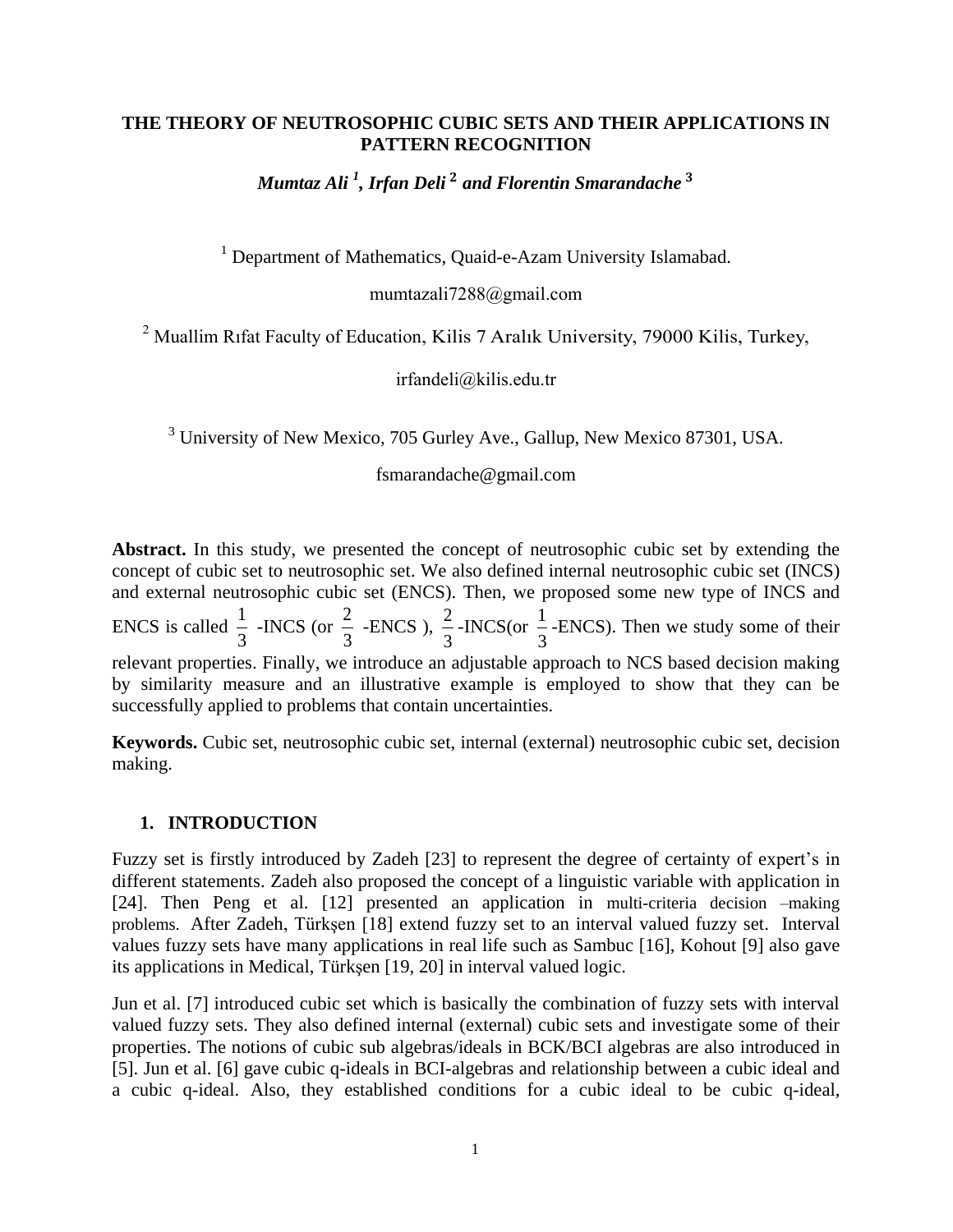characterizations of a cubic q-ideal and cubic extension property for a cubic q-ideal. The concept of cubic sub LA-Γ-semihypergroup is proposed by Aslam et al. [1]. They also introduced results on cubic Γ-hyperideals and cubic bi-Γ-hyperideals in left almost Γ-semihypergroups.

Smarandache [17] introduced the theory of neutrosophic logic and sets in 1995. Neutrosophy provides a foundation for a whole family of new mathematical theories with the generalization of both classical and fuzzy counterparts. In a neutrosophic set, an element has three associated defining functions such as truth membership function T, indeterminate membership function I and false membership function F defined on a universe of discourse X. These three functions are independent completely. Neutrosophic set is basically studies the origin, nature and scope of neutralities and their interactions with ideational spectra. Neutrosophic set generalizes the concept of classical fuzzy set [23], and so on. The neutrosophic set has vast applications in various fields [2,3,4,8,10,13,14,15,22,25]. After Smarandache [17], Wang et al. [21] introduced the concept of interval neutrosophic sets which are the generalization of fuzzy, interval valued fuzzy set and neutrosophic sets. Also the interval neutrosophic set studied in [26].

In this paper, we introduce neutrosophic cubic set and define some new notions such as internal (external) neutrosophic cubic sets. The notion of neutrosophic cubic set generalizes the concept of cubic set. We also investigate some of the core properties of neutrosophic cubic set. By using these new notions we then construct a decision making method called neutrosophic cubic method. We finally present an application which shows that the methods can be successfully applied to many problems containing uncertainties.

# **2. FUNDAMENTAL CONCEPTS**

In this section, we present basic definitions of fuzzy sets [23], interval valued fuzzy sets [18], neutrosophic sets [17], interval valued neutrosophic sets [21] and cubic sets [7]. For more detail of these sets, we refer to the earlier studies [1,5,6,7,17,18,21,23].

**Definition 1.** [23] Let E be a universe. Then a fuzzy set  $\mu$  over E is defined by

$$
X = \{ \mu_X(x)/x \colon x \in E \}
$$

where  $\mu_X$  is called membership function of X and defined by  $\mu_X: E \rightarrow [0.1]$ . For each  $x \in E$ , the value  $\mu_X(x)$  represents the degree of x belonging to the fuzzy set X.

**Definition 2.** [18] Let E be a universe. Then, an interval valued fuzzy set A over E is defined by

$$
A = \{ [A^-(x), A^+(x)]/x : x \in E \}
$$

where  $A^{-}(x)$  and  $A^{+}(x)$  are referred to as the lower and upper degrees of membership  $x \in E$ where  $0 \leq A^-$  (x) +  $A^+$  (x) $\leq 1$ , respectively.

**Definition 3.** [7] Let X be a non-empty set. By a cubic set, we mean a structure

$$
\Xi = \{ \langle x, A(x), \mu(x) \rangle \mid x \in X \}
$$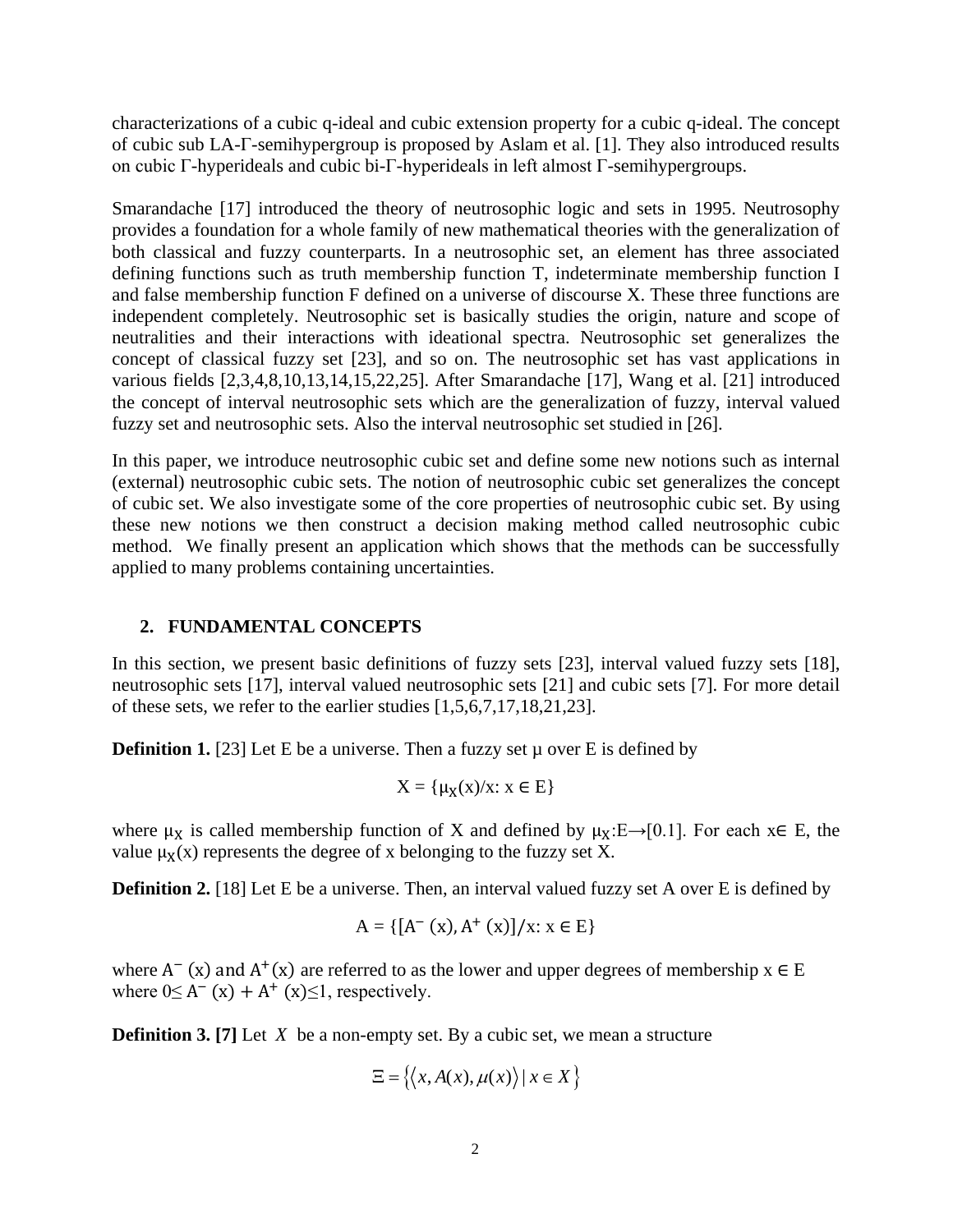in which A is an interval valued fuzzy set (IVF) and  $\mu$  is a fuzzy set. It is denoted by  $\langle A, \mu \rangle$ .

**Definition 4.** [7] Let *X* be a non-empty set. A cubic set  $\Xi = \langle A, \mu \rangle$  in *X* is called an internal cubic set (ICS) if  $A^{-}(x) \le \mu(x) \le A^{+}(x)$  for all  $x \in X$ , where  $A^{-}$  and  $A^{+}$  are lower fuzzy set and upper fuzzy set in *X* respectively.

**Definition 5.** [7] Let *X* be a non-empty set. A cubic set  $\Xi = \langle A, \mu \rangle$  in *X* is called an external cubic set (ECS) if  $\mu(x) \notin (A^-(x), A^+(x))$  for all  $x \in X$ .

**Definition 6. [7]:** Let  $\Xi_1 = \langle A_1, \mu_1 \rangle$  and  $\Xi_2 = \langle A_2, \mu_2 \rangle$  be cubic sets in X. Then we define

- 1. (Equality)  $\Xi_1 = \Xi_2$  if and only if  $A_1 = A_2$  and  $\mu_1 = \mu_2$ .
- 2. (P-order)  $\Xi_1 \subseteq_p \Xi_2$  if and only if  $A_1 \subseteq A_2$  and  $\mu_1 \leq \mu_2$ .
- 3. (R-order)  $\Xi_1 \subseteq_R \Xi_2$  if and only if  $A_1 \subseteq A_2$  and  $\mu_1 \ge \mu_2$ .

**Definition 7. [7]** For any  $\Xi_j = \{ \langle x, A_j(x), \mu_j(x) \rangle | x \in X \}$ , where  $j \in \Lambda$ , we define

1.  $\bigcup_{\substack{j \in \Lambda}} \Xi_j = \left\{ \left\langle x, \left( \bigcup_{j \in \Lambda} A_j \right) (x), \left( \bigvee_{j \in \Lambda} \mu_j \right) \right\rangle \mid x \in X \right\}$  (P-union). 2.  $\bigcap_{j \in \Lambda} \Xi_j = \left\{ \left\langle x, \left( \bigcap_{j \in \Lambda} A_j \right) (x), \left( \bigwedge_{j \in \Lambda} \mu_j \right) \right\rangle \mid x \in X \right\}$  (P-intersection). 3.  $\bigcup_{\substack{j \in \Lambda \\ j \in \Lambda}} \Xi_j = \left\{ \left\langle x, \left( \bigcup_{j \in \Lambda} A_j \right) (x), \left( \bigwedge_{j \in \Lambda} \mu_j \right) \right\rangle | x \in X \right\}$  (R-union). 4.  $R_{i \in \Lambda}$   $R_{i,j} = \left\{ \left\langle x, \left( \bigcap_{j \in \Lambda} A_j \right) (x), \left( \bigvee_{j \in \Lambda} \mu_j \right) \right\rangle | x \in X \right\}$  (R-intersection).

**Definition 8.** [17] Let X be an universe. Then a neutrosophic (NS) set  $\lambda$  is an object having the form

$$
\lambda = \{ < x \colon T(x), I(x), F(x) > x \in X \}
$$

where the functions T, I, F :  $X \rightarrow$  [ $\overline{0}$ , 1<sup>+</sup>[ define respectively the degree of Truth, the degree of indeterminacy, and the degree of Falsehood of the element  $x \in X$  to the set  $\lambda$  with the condition.

$$
0 \leq T(x) + I(x) + F(x) \leq 3^{+}
$$

For two NS ,

$$
\lambda_1 = \{ \langle x, T_1(x), I_1(x), F_1(x) \rangle \mid x \in X \} \text{ and } \lambda_2 = \{ \langle x, T_2(x), I_2(x), F_2(x) \rangle \mid x \in X \}
$$

the operations are defined as follows:

- 1.  $\lambda_1 \subseteq \lambda_1$  if and only if  $T_1(x) \le T_2(x)$ ,  $I_1(x) \ge I_2(x)$ ,  $F_1(x) \ge F_2(x)$
- 2.  $\lambda_1 = \lambda_1$  if and only if,  $T_1(x) = T_2(x)$ ,  $I_1(x) = I_2(x)$ ,  $F_1(x) = F_2(x)$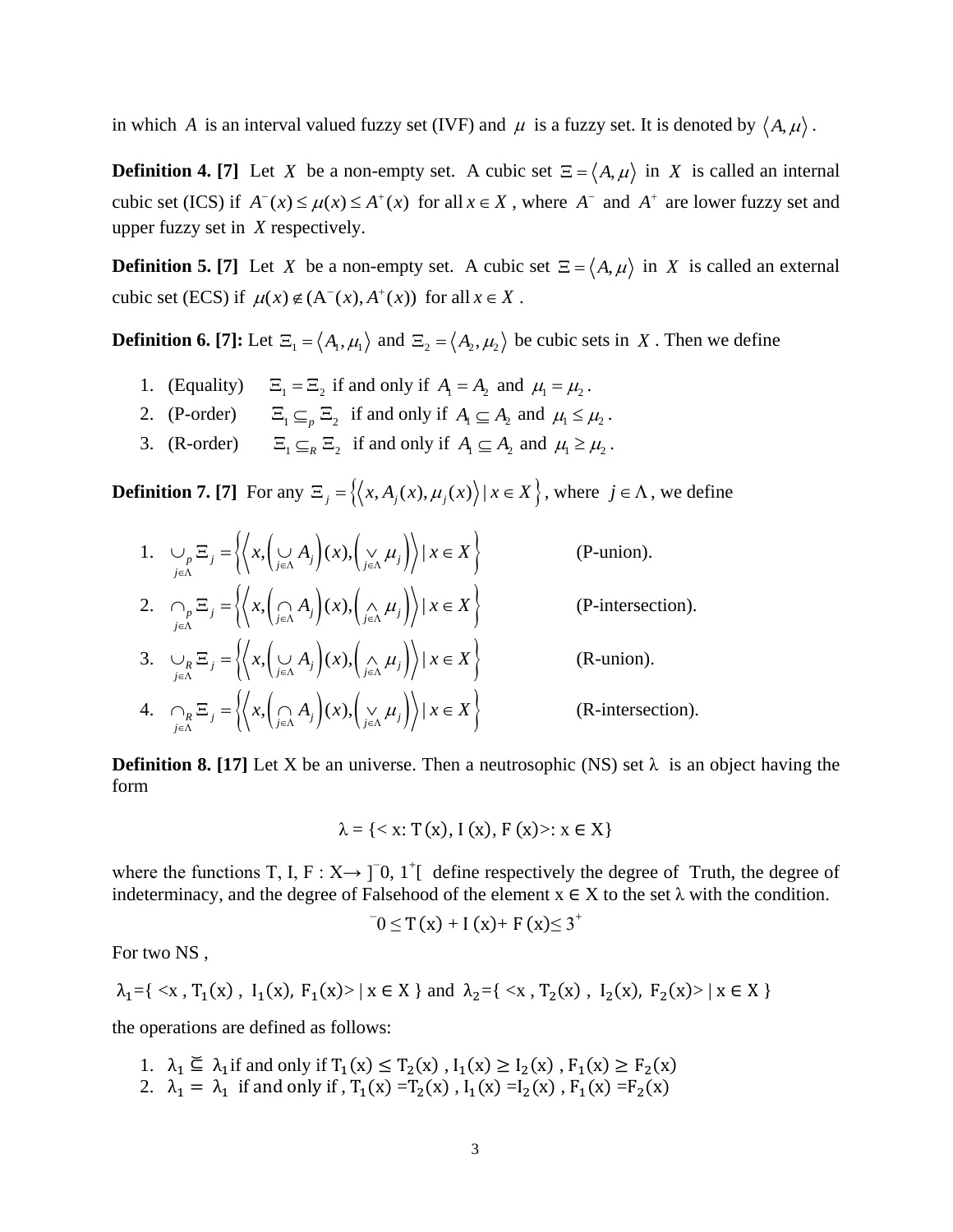- 3.  $\lambda_1^{\bar{c}} = \{x, F_1(x), I_1(x), T_1(x) >: x \in X\}$
- 4.  $\lambda_1 \cap \lambda_2 = \{ \langle x, \min\{T_1(x), T_2(x)\}, \max\{I_1(x), I_2(x)\}, \max\{F_1(x), F_2(x)\} \rangle : x \in X \}$
- 5.  $\lambda_1$  Ŭ  $\lambda_2 = \{ \langle x, \max\{T_1(x), T_2(x)\}, \min\{I_1(x), I_2(x)\}, \min\{F_1(x), F_2(x)\} \rangle : x \in X \}$

**Definition 9.** [21] Let  $X$  be a non-empty set. An interval neutrosophic set (INS) A in  $X$  is characterized by the truth-membership function  $A_T$ , the indeterminacy-membership function  $A_L$ and the falsity-membership function  $A_F$ . For each point  $x \in X$ ,  $A_T(x)$ ,  $A_I(x)$ ,  $A_F(x) \subseteq [0,1]$ .

For two INS

A={ $\langle x, [A_T^{-}(x), A_T^{+}(x)] , [A_I^{-}(x), A_I^{+}(x)] , [A_F^{-}(x), A_F^{+}(x)] \rangle : x \in X$ }

and

B={<x, [B<sub>T</sub>(x), B<sub>T</sub><sup>+</sup>(x)], [B<sub>I</sub><sup>-</sup>(x), B<sub>I</sub><sup>+</sup>(x)], [B<sub>F</sub>(x), B<sub>F</sub><sup>+</sup>(x)] >:x  $\in$  X}

Then,

- 1. A  $\widetilde{\subseteq}$  B if and only if  $A_T^-(x) \leq B_T^-(x)$ ,  $A_T^+(x) \leq B_T^+(x)$ ,  $A_I^-(x) \geq B_I^-(x)$ ,  $A_I^+(x) \geq B_I^+(x)$ ,  $A_F^-(x) \ge B_F^-(x)$ ,  $A_F^+(x) \ge B_F^+(x)$  for all  $x \in X$ .
- 2. A = B if and only if  $A_T^-(x) = B_T^-(x)$ ,  $A_T^+(x) = B_T^+(x)$ ,  $A_I^-(x) = B_I^-(x)$ ,  $A_I^+(x) =$  $B_{I}^{+}(x)$ ,  $A_{F}^{-}(x) = B_{F}^{-}(x)$ ,  $A_{F}^{+}(x) = B_{F}^{+}(x)$  for all  $x \in X$ .
- 3.  $A^{\tilde{c}} = \{ \langle x, [A_F^{-}(x), A_F^{+}(x)], [A_I^{-}(x), A_I^{+}(x)], [A_T^{-}(x), A_T^{+}(x)] \rangle : x \in X \}$
- 4.  $\widehat{A} \cap B = \{ \langle x, \, [min\{A_T^{-}(x), B_T^{-}(x)\}, \min\{A_T^{+}(x), B_T^{+}(x)\} ] \}$  $[\max\{A_I^{-}(x), B_I^{-}(x)\}, \max\{A_I^{+}(x), B_I^{+}(x)\}].$

 $[$  max{  $A_F^-(x)$ ,  $B_F^-(x)$ }, max{  $A_F^+(x)$ ,  $B_F^+(x)$ }}>:  $x \in X$  }

5. A $\widetilde{U}B = \{ \langle x, [\max\{A_T^{-}(x), B_T^{-}(x)\}, \max\{A_T^{+}(x), B_T^{+}(x)\} ] \}$  $[\min\{A_I^-(x), B_I^-(x)\}, \min\{A_I^+(x), B_I^+(x)\}].$ 

 $[\min\{A_F^-(x), B_F^-(x)\}, \min\{A_F^+(x), B_F^+(x)\}] >: x \in X$ 

### **3. NEUTROSOPHIC CUBIC SET**

In this section, we extend the notion of cubic set to neutrosophic set and introduced neutrosophic cubic set. We also defined internal neutrosophic cubic set (INCS) and external neutrosophic cubic set (ENCS).

**Definition 10.** Let X be an universe. Then a neutrosophic cubic set (NCS) set  $\Im$  is an object having the form

$$
\mathfrak{S} = \{ \langle x, A(x), \lambda(x) \rangle \mid x \in X \},\
$$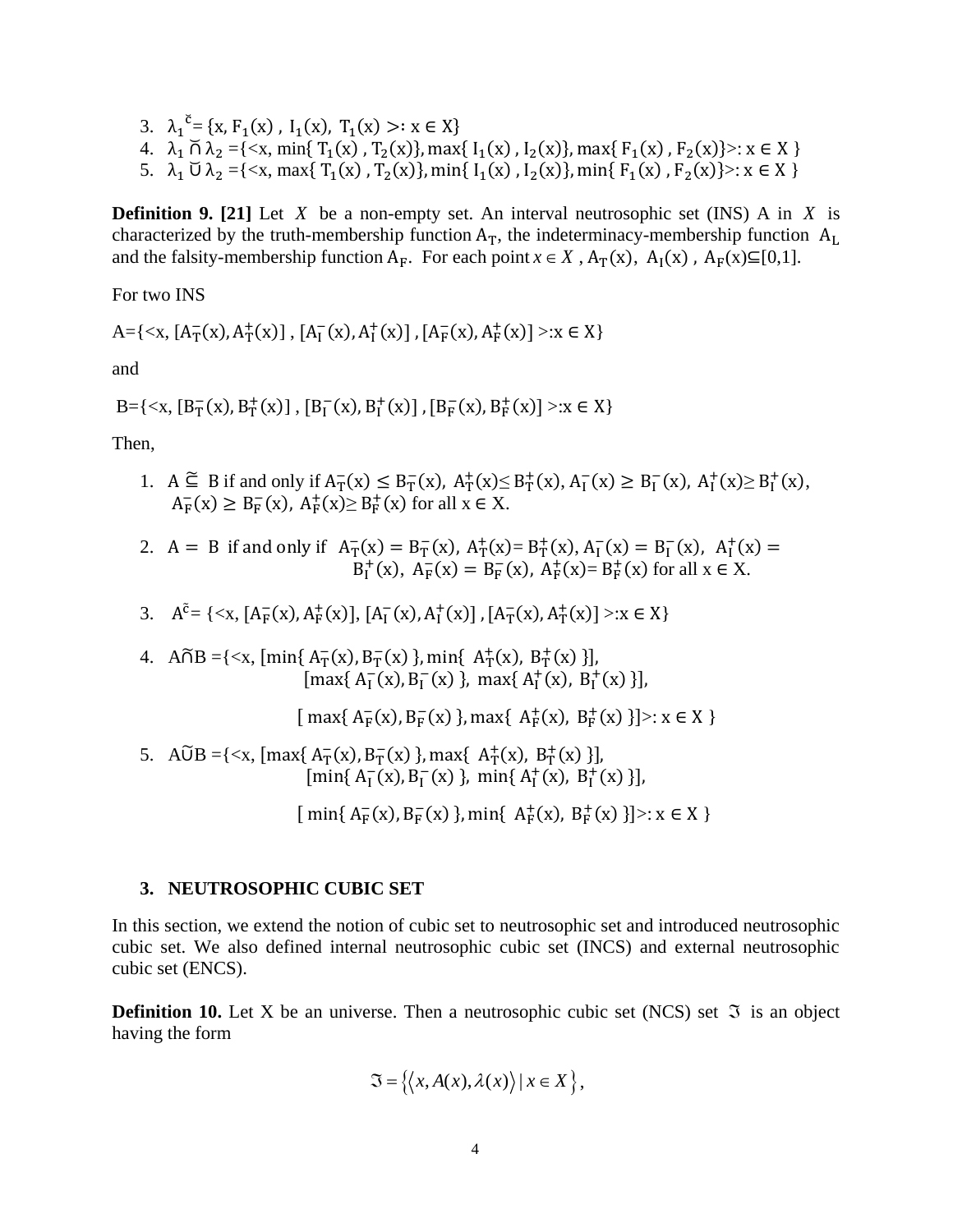where A is an interval neutrosophic set in X and  $\lambda$  is a neutrosophic set in X. We simply denoted a neutrosophic cubic set as  $\mathfrak{I} = \langle A, \lambda \rangle$ .

Note that the sets of all neutrosophic cubic sets over X will be denoted by  $C_N^X$ .

**Example 1.** Suppose that  $X = \{x_1, x_2, x_3\}$  be a universe set. Then an interval neutrosophic set A of X defined by<br>  $A = \{ \langle [0.22, 0.3], [0.3, 0.4], [0.7, 0.9] \rangle / x_1 + \langle [0.1, 0.2], [0.5, 0.9], [0.1, 0.9] \rangle / x_2 + \langle [0.7, 0.8], [0.1, 0$ of *X* defined by

$$
A = \left\{ \left( [0.22, 0.3], [0.3, 0.4], [0.7, 0.9] \right) / x_1 + \left\{ [0.1, 0.2], [0.5, 0.9], [0.1, 0.9] \right\} / x_2 + \left\{ [0.7, 0.8], [0.1, 0.1], [0.5, 0.4] \right\} / x_3 \right\}
$$

and a neutrosophic set  $\lambda$  is a set of X defined by

$$
\lambda = \{(0.01, 0.2, 0.4) / x_1, (0.1, 0.02, 0.2) / x_2, (0.3, 0.1, 0.7) / \frac{1}{3}\}
$$

Then  $\mathfrak{I} = \langle A, \lambda \rangle$  is a neutrosophic cubic set in X.

**Definition 11.** Let  $\Im = \langle A, \lambda \rangle \in C_N^X$ . If  $A_T^-(x) \le T(x) \le A_T^+(x)$ ,  $A_T^-(x) \le I(x) \le A_T^+(x)$  and  $A_F^{-1}(x) \le F(x) \le A_F^{+}(x)$  for all  $x \in X$ , then  $\Im$  is called an internal neutrosophic cubic set(INCS).

**Example 2.** Let  $\Im = \langle A, \lambda \rangle \in C_N^X$ . If  $A(x) = \langle \langle [0.2, 0.4], [0.3, 0.5], [0.3, 0.5] \rangle \rangle$  and  $\lambda(x) = \langle 0.3, 0.4, 0.4 \rangle$  for all  $x \in X$ , then  $\Im = \langle A, \lambda \rangle$  is a INCS.

**Definition 12.** Let  $\mathfrak{I} = \langle A, \lambda \rangle \in C_N^X$ . If  $T(x) \notin (A_T^-(x), A_T^+(x))$ ,  $I(x) \notin (A_I^-(x), A_I^+(x))$  and  $F(x) \notin (A_F^{-1}(x), A_F^{+}(x))$  for all  $x \in X$ , then  $\Im$  is called an external neutrosophic cubic set(ENCS).

**Example 3.** Let  $\mathfrak{I} = \langle A, \lambda \rangle \in C_N^X$ . If  $\lambda(x) = \langle 0.5, 0.2, 0.7 \rangle$  in the above Example 2, then  $\mathfrak{I} = \langle A, \lambda \rangle$  is a ENCS.

**Theorem 1.** Let  $\mathfrak{I} = \langle A, \lambda \rangle \in C_N^X$  which is not external neutrosophic cubic set. Then, there exist  $x \in X$  such that  $A_T^{-1}(x) \le T(x) \le A_T^{+}(x)$ ,  $A_T^{-1}(x) \le I(x) \le A_T^{+}(x)$  or  $A_F^{-1}(x) \le F(x) \le A_F^{+}(x)$ .

**Theorem 2.** Let  $\Im = \langle A, \lambda \rangle \in C_N^X$ . If  $\Im$  is both INCS and ENCS. Then  $T(x) \in (U(A_T) \cup L(A_T))$ ,  $I(x) \in (U(A<sub>I</sub>) \cup L(A<sub>I</sub>) )$  and  $F(x) \in (U(A<sub>F</sub>) \cup L(A<sub>F</sub>))$  for all  $x \in X$ , where

$$
U(A_r) = \{A_r^+(x) \mid x \in X\}, \ L(A_r) = \{A_r^-(x) \mid x \in X\}, \ U(A_l) = \{A_l^+(x) \mid x \in X\},
$$
  

$$
L(A_l) = \{A_l^-(x) \mid x \in X\}, \ U(A_r) = \{A_r^+(x) \mid x \in X\} \text{ and } L(A_r) = \{A_r^-(x) \mid x \in X\}.
$$

**Proof:** Suppose that  $\mathfrak{I} = \langle A, \lambda \rangle$  is both INCS and ENCS. Then by definition (3.1.3) and (3.1.4), we have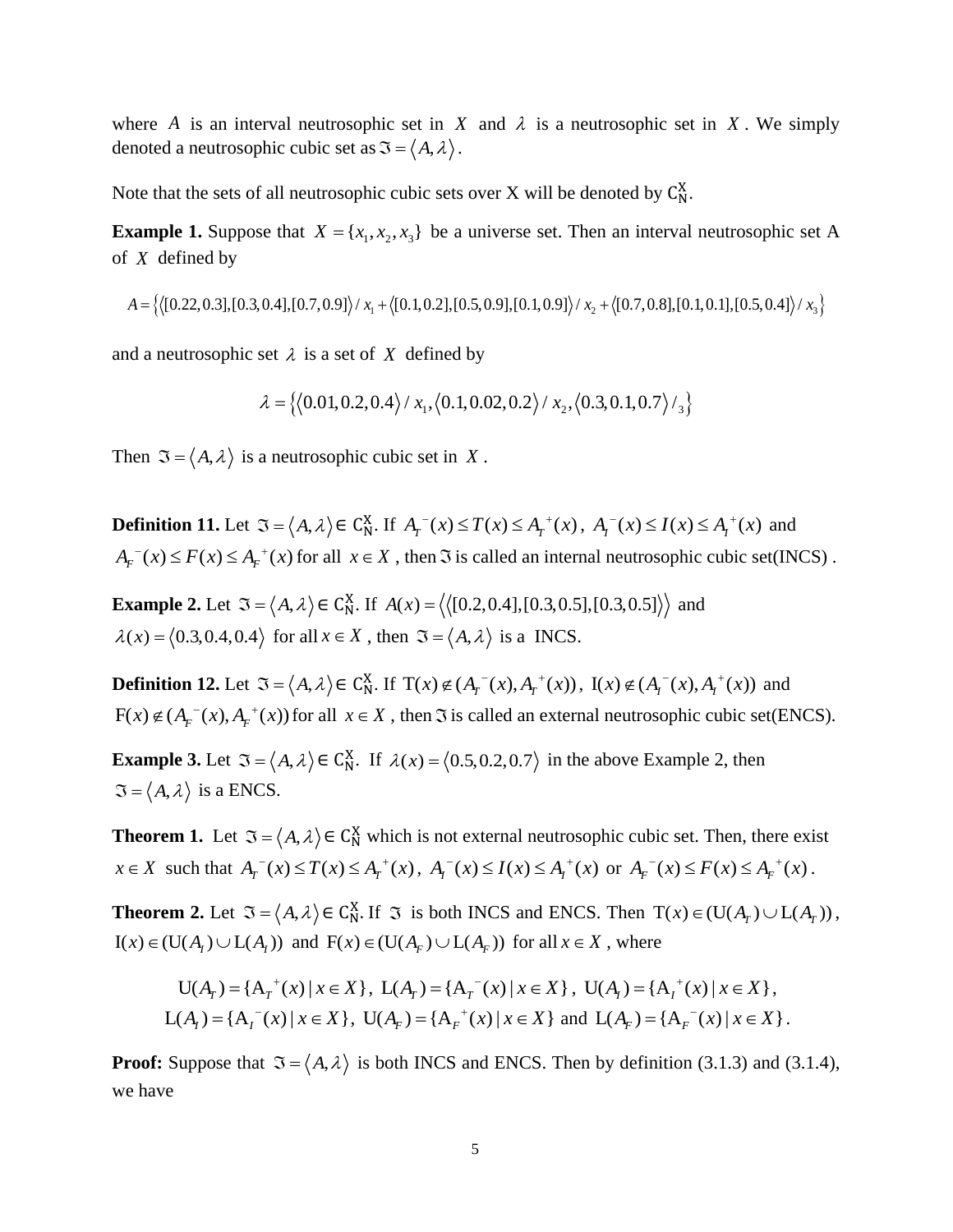$$
A_{T}^{-}(x) \leq T(x) \leq A_{T}^{+}(x),
$$
  
\n
$$
A_{T}^{-}(x) \leq I(x) \leq A_{T}^{+}(x),
$$
  
\n
$$
A_{F}^{-}(x) \leq F(x) \leq A_{F}^{+}(x)
$$

And

$$
T(x) \notin (A_{\Gamma}^-(x), A_{\Gamma}^+(x)),
$$
  
\n
$$
I(x) \notin (A_{\Gamma}^-(x), A_{\Gamma}^+(x)),
$$
  
\n
$$
F(x) \notin (A_{\Gamma}^-(x), A_{\Gamma}^+(x)),
$$

For all  $x \in X$ . Thus  $T(x) = A_T^-(x)$  or  $A^+(x) = T(x)$ ,  $I(x) = A_T^-(x)$  or  $A_T^+(x) = I(x)$ ,  $F(x) = A_F^-(x)$  or  $A_F^+(x) = F(x)$ . Hence

$$
T(x) \in (U(Ar) \cup L(Ar)),
$$
  
\n
$$
I(x) \in (U(Ar) \cup L(Ar)),
$$
  
\n
$$
F(x) \in (U(Ar) \cup L(Ar)).
$$

**Definition 13.** Let  $\Im = \langle A, \lambda \rangle \in C_N^X$ . If  $A_T^{-1}(x) \le T(x) \le A_T^{+}(x)$ ,  $A_T^{-1}(x) \le I(x) \le A_T^{+}(x)$  and  $F(x) \notin (A_F^-(x), A_F^+(x))$  or  $A_T^-(x) \le T(x) \le A_T^+(x), A_F^-(x) \le F(x) \le A_F^+(x)$  and  $I(x) \notin (A^{-1}(x), A^{+}(x))$  or  $A^{-1}(x) \leq F(x) \leq A^{-1}(x), A^{-1}(x) \leq I(x) \leq A^{+}(x)$  and  $T(x) \notin (A_T^-(x), A_T^+(x))$  for all  $x \in X$ , then  $\Im$  is called  $\frac{2}{3}$ 3 -INCS or  $\frac{1}{2}$ 3 -ENCS.

**Example 4.** Let  $\Im = \langle A, \lambda \rangle \in C_N^X$ , where  $A(x) = \langle \langle [0.1, 0.4], [0.2, 0.5], [0.3, 0.6] \rangle \rangle$  and  $\lambda(x) = \langle 0.3, 0.7, 0.4 \rangle$  for all  $x \in X$ . Then  $\Im = \langle A, \lambda \rangle$  is  $\frac{2}{3}$ 3 -INCS.

**Definition 14.** Let  $\mathfrak{I} = \langle A, \lambda \rangle \in C_N^X$ . If  $A_T^{-1}(x) \leq T(x) \leq A_T^{+}(x)$ ,  $I(x) \notin (A_I^{-1}(x), A_I^{+}(x))$  and  $F(x) \notin (A_F^{-1}(x), A_F^{-1}(x))$  or  $A_F^{-1}(x) \le F(x) \le A_F^{-1}(x)$ ,  $T(x) \notin (A_F^{-1}(x), A_F^{-1}(x))$  and  $I(x) \notin (A_I^-(x), A_I^+(x))$  or  $A_I^-(x) \le I(x) \le A_I^+(x)$ ,  $T(x) \notin (A_I^-(x), A_I^+(x))$  and  $F(x) \notin (A_F^{-1}(x), A_F^{-+}(x))$ , for all  $x \in X$ , then  $\Im$  is called  $\frac{1}{3}$ 3 -INCS or  $\frac{2}{3}$ 3 -ENCS.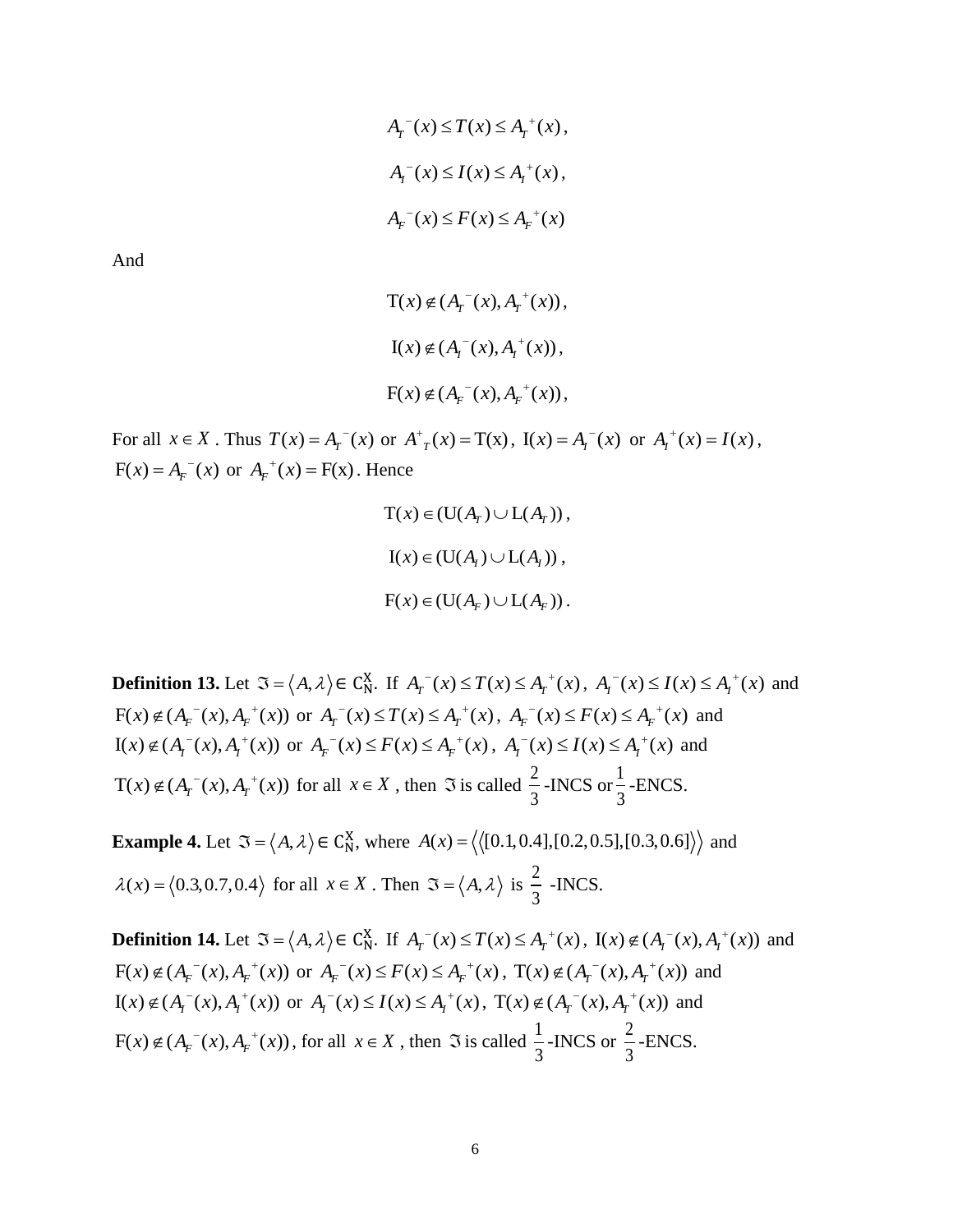**Example 5.** Let  $\mathfrak{I} = \langle A, \lambda \rangle \in C_N^X$ , where  $A(x) = \langle \langle [0.1, 0.3]_T, [0.2, 0.4]_I, [0.4, 0.6]_F \rangle \rangle$  and  $\lambda(x) = \langle 0.2, 0.7, 0.7 \rangle$  for all  $x \in X$ . Then  $\Im = \langle A, \lambda \rangle$  is  $\frac{1}{2}$ 3 -INCS.

**Theorem 3.** Let  $\mathfrak{I} = \langle A, \lambda \rangle \in C_{\mathbb{N}}^{X}$ . Then,

- i. Every INCS is a generalization of the ICS.
- ii. Every ENCS is a generalization of the ECS.
- iii. Every NCS is the generalization of cubic set.

**Proof:** The proofs are directly followed from above definitions.

**Definition 15.** Let  $\mathfrak{I}_1 = \langle A_1, \lambda_1 \rangle$  and  $\mathfrak{I}_2 = \langle A_2, \lambda_2 \rangle$  be neutrosophic cubic sets in X. Then

- 1. (*Equivality*)  $\mathfrak{I}_1 = \mathfrak{I}_2$  if and only if  $A_1 = A_2$  and  $\lambda_1 = \lambda_2$ ,
- 2.  $(P-order)$   $\mathfrak{I}_{1} \subseteq_{p} \mathfrak{I}_{2}$  if and only if  $A_{1} \subseteq A_{2}$  and  $\lambda_{1} \subseteq \lambda_{2}$ ,
- 3.  $(R-order)$   $\mathfrak{I}_{1} \subseteq_{R} \mathfrak{I}_{2}$  if and only if  $A_{1} \subseteq A_{2}$  and  $\lambda_{1} \supseteq \lambda_{2}$ .

**Definition 16.** Let  $\mathfrak{T}_j = \langle A_j, \lambda_j \rangle \in \mathbb{C}_{\mathbb{N}}^{\mathbb{X}}$ , where j $\in \{1, 2, ..., n\}$ , we define

- 1.  $\bigcup_{\substack{j \in I}} \mathfrak{I}_j = \left\{ \left\langle x, \left( \bigcup_{j \in I} A_j \right) (x), \left( \bigcup_{j \in I} \lambda_j \right) (x) \right\rangle | x \in X \right\}$  (*P*-union)
- 2.  $\bigcap_{j \in I} \mathfrak{I}_j = \left\{ \left\langle x, \left( \bigcap_{j \in I}^{\infty} A_j \right) (x), \left( \bigcap_{j \in I}^{\infty} \lambda_j \right) (x) \right\rangle | x \in X \right\}$  (*P*-intersection)

3. 
$$
\bigcup_{j \in I} \mathfrak{S}_j = \left\{ \left( x, \left( \bigcup_{j \in I}^{\infty} A_j \right) (x), \left( \bigcap_{j \in I}^{\infty} \lambda_j \right) (x) \right) \mid x \in X \right\}
$$
 (*R*-union)

4. 
$$
\bigcap_{j \in I} \mathfrak{I}_j = \left\{ \left\langle x, \left( \bigcap_{j \in I} A_j \right) (x), \left( \bigcup_{j \in I} \lambda_j \right) (x) \right\rangle | x \in X \right\}
$$
 (*R*-intersection)

**Definition 17.** Let  $\mathfrak{I} = \langle A, \lambda \rangle \in C_N^X$ . Then, the complement of  $\mathfrak{I} = \langle A, \lambda \rangle$  is defined as

$$
\mathfrak{J}^c = \{ (x, A^{\tilde{c}}(x), \lambda^{\tilde{c}}(x): x \in X),
$$

**Theorem 4.** Let  $\mathfrak{T}_j = \langle A_j, \lambda_j \rangle \in \mathbb{C}_{\mathbb{N}}^{\mathbb{X}}$ , where j $\in \{1, 2, ..., n\}$ , the following holds.

1. 
$$
\left(\bigcup_{j \in \Lambda} \mathfrak{J}_j\right)^c = \bigcap_{j \in \Lambda} (\mathfrak{J}_j)^c
$$
 and  $\left(\bigcap_{j \in \Lambda} \mathfrak{J}_j\right)^c = \bigcup_{j \in \Lambda} (\mathfrak{J}_j)^c$ ,  
\n2.  $\left(\bigcup_{j \in \Lambda} \mathfrak{J}_j\right)^c = \bigcap_{j \in \Lambda} (\mathfrak{J}_j)^c$  and  $\left(\bigcap_{j \in \Lambda} \mathfrak{J}_j\right)^c = \bigcup_{j \in \Lambda} (\mathfrak{J}_j)^c$ .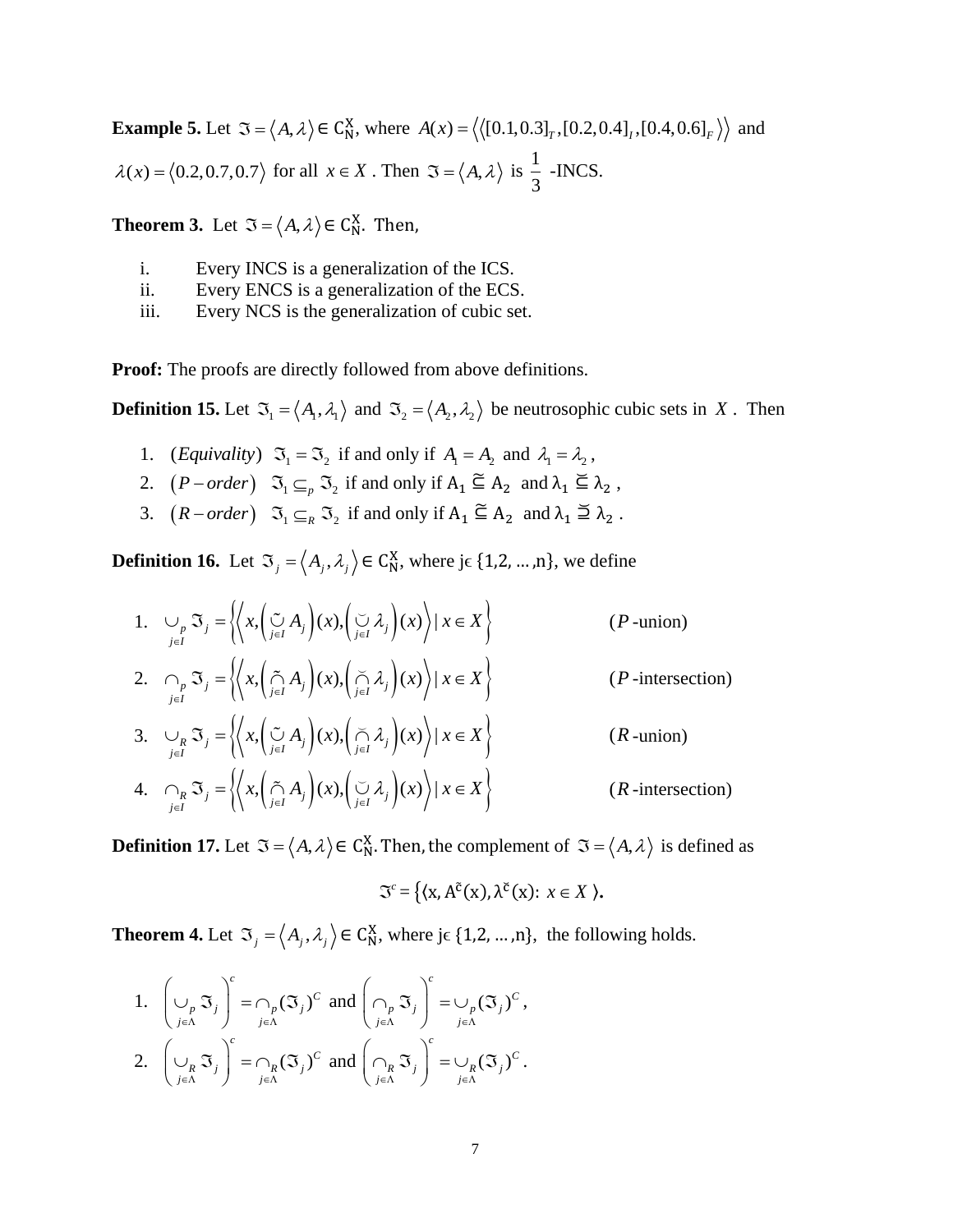**Theorem 5.** Let  $\mathfrak{T}_j = \langle A_j, \lambda_j \rangle \in C_N^X$ , where j $\in \{1, 2, 3, 4\}$ . Then

\n- 1. If 
$$
\mathfrak{I}_{1} \subseteq_{p} \mathfrak{I}_{2}
$$
 and  $\mathfrak{I}_{2} \subseteq_{p} \mathfrak{I}_{3}$ , then  $\mathfrak{I}_{1} \subseteq_{p} \mathfrak{I}_{3}$ .
\n- 2. If  $\mathfrak{I}_{1} \subseteq_{p} \mathfrak{I}_{2}$ , then  $\mathfrak{I}_{2} \subseteq_{p} \mathfrak{I}_{3} \subseteq_{p} \mathfrak{I}_{3}$ .
\n- 3. If  $\mathfrak{I}_{1} \subseteq_{p} \mathfrak{I}_{2}$  and  $\mathfrak{I}_{1} \subseteq_{p} \mathfrak{I}_{3}$ , then  $\mathfrak{I}_{1} \subseteq_{p} (\mathfrak{I}_{2} \cap_{p} \mathfrak{I}_{3})$ .
\n- 4. If  $\mathfrak{I}_{1} \subseteq_{p} \mathfrak{I}_{2}$  and  $\mathfrak{I}_{3} \subseteq_{p} \mathfrak{I}_{2}$ , then  $(\mathfrak{I}_{1} \cup_{p} \mathfrak{I}_{3}) \subseteq_{p} \mathfrak{I}_{2}$ .
\n- 5. If  $\mathfrak{I}_{1} \subseteq_{p} \mathfrak{I}_{2}$  and  $\mathfrak{I}_{3} \subseteq_{p} \mathfrak{I}_{4}$ , then  $(\mathfrak{I}_{1} \cup_{p} \mathfrak{I}_{3}) \subseteq_{p} (\mathfrak{I}_{2} \cup_{p} \mathfrak{I}_{4})$ .
\n- 6. If  $\mathfrak{I}_{1} \subseteq_{R} \mathfrak{I}_{2}$  and  $\mathfrak{I}_{2} \subseteq_{R} \mathfrak{I}_{3}$ , then  $\mathfrak{I}_{1} \subseteq_{R} \mathfrak{I}_{3}$ .
\n- 7. If  $\mathfrak{I}_{1} \subseteq_{R} \mathfrak{I}_{2}$ , then  $\mathfrak{I}_{2} \subseteq_{R} \mathfrak{I}_{3}$ , then  $\mathfrak{I}_{1} \subseteq_{R} \mathfrak{I}_{3}$ .
\n- 8. If  $\mathfrak{I}_{1}$

**Proof:** Straightforward.

**Theorem 6.** Let  $\mathfrak{I} = \langle A, \lambda \rangle \in C_N^X$ .

- a.  $({\mathfrak{F}}^c)^c = {\mathfrak{F}}$ .
- b. If  $\Im$  is an INCS, then  $\Im^c$  is an INCS.
- c. If  $\Im$  is an ENCS, then  $\Im^c$  is an ENCS.

**Proof:** It is easy.

**Definition 18.** Let  $\mathfrak{I}_1 = \langle A_1, \lambda_1 \rangle$  and  $\mathfrak{I}_2 = \langle A_2, \lambda_2 \rangle$  be neutrosophic cubic sets in X. Then, distance measure between  $\mathfrak{S}_1 = \langle A_1, \lambda_1 \rangle$  and  $\mathfrak{S}_2 = \langle A_2, \lambda_2 \rangle$  is given by

$$
d(\mathfrak{I}_{1},\mathfrak{I}_{2})\!=\!\frac{1}{9n}\!\sum_{i=1}^{n}\!\big(\left|\begin{array}{c|c}A_{1T}^{-}(x_{i})\!\cdot A_{2T}^{-}(x_{i})\end{array}\right|\!+\left|\begin{array}{c|c}A_{1T}^{-}(x_{i})\!\cdot A_{2T}^{-}(x_{i})\end{array}\right|\!+\left|\begin{array}{c|c}A_{1T}^{-}(x_{i})\!\cdot A_{2T}^{-}(x_{i})\end{array}\right|\!+\!\\\qquad\qquad\left|\begin{array}{c|c}A_{1T}^{+}(x_{i})\!\cdot A_{2T}^{-}(x_{i})\end{array}\right|\!+\left|\begin{array}{c|c}A_{1T}^{+}(x_{i})\!\cdot A_{2T}^{-}(x_{i})\end{array}\right|\!+\left|\begin{array}{c|c}A_{1T}^{+}(x_{i})\!\cdot A_{2T}^{-}(x_{i})\end{array}\right|\!+\left|\begin{array}{c|c}A_{1T}^{+}(x_{i})\!\cdot A_{2T}^{-}(x_{i})\end{array}\right|\!+\left|\begin{array}{c|c}A_{1T}^{-}(x_{i})\!\cdot A_{2T}^{-}(x_{i})\end{array}\right|\!+\left|\begin{array}{c|c}A_{1T}^{-}(x_{i})\!\cdot A_{2T}^{-}(x_{i})\end{array}\right|\!+\left|\begin{array}{c|c}A_{1T}^{-}(x_{i})\!\cdot A_{2T}^{-}(x_{i})\end{array}\right|\!+\left|\begin{array}{c|c}A_{1T}^{-}(x_{i})\!\cdot A_{2T}^{-}(x_{i})\end{array}\right|\!+\left|\begin{array}{c|c}A_{1T}^{-}(x_{i})\!\cdot A_{2T}^{-}(x_{i})\end{array}\right|\!+\left|\begin{array}{c|c}A_{1T}^{-}(x_{i})\!\cdot A_{2T}^{-}(x_{i})\end{array}\right|\!+\left|\begin{array}{c|c}A_{1T}^{-}(x_{i})\!\cdot A_{2T}^{-}(x_{i})\end{array}\right|\!+\left|\begin{array}{c|c}A_{1T}^{-}(x_{i})\!\cdot A_{2T}^{-}(x_{i})\end{array}\right|\!+\left|\begin{array}{c|c}A_{1T}^{-}(x_{i})\!\cdot A_{2T}^{-}(x_{i})\end{array}\right|\!+\
$$

It is adapted from [25].

**Theorem 7.** Let  $\mathfrak{I}_1 = \langle A_1, \lambda_1 \rangle$  and  $\mathfrak{I}_2 = \langle A_2, \lambda_2 \rangle$  be two neutrosophic cubic sets. The function  $d(\mathfrak{I}_1, \mathfrak{I}_2) = C_N^X \to R^+$  given by Definition 18 is metrics, where  $R^+$  is the set of all non-negative real numbers.

**Proof.** The proof is straightforward.

**Theorem 8.** Let  $\mathfrak{T}_1 = \langle A_1, \lambda_1 \rangle$  and  $\mathfrak{T}_2 = \langle A_2, \lambda_2 \rangle$  be neutrosophic cubic sets. Then,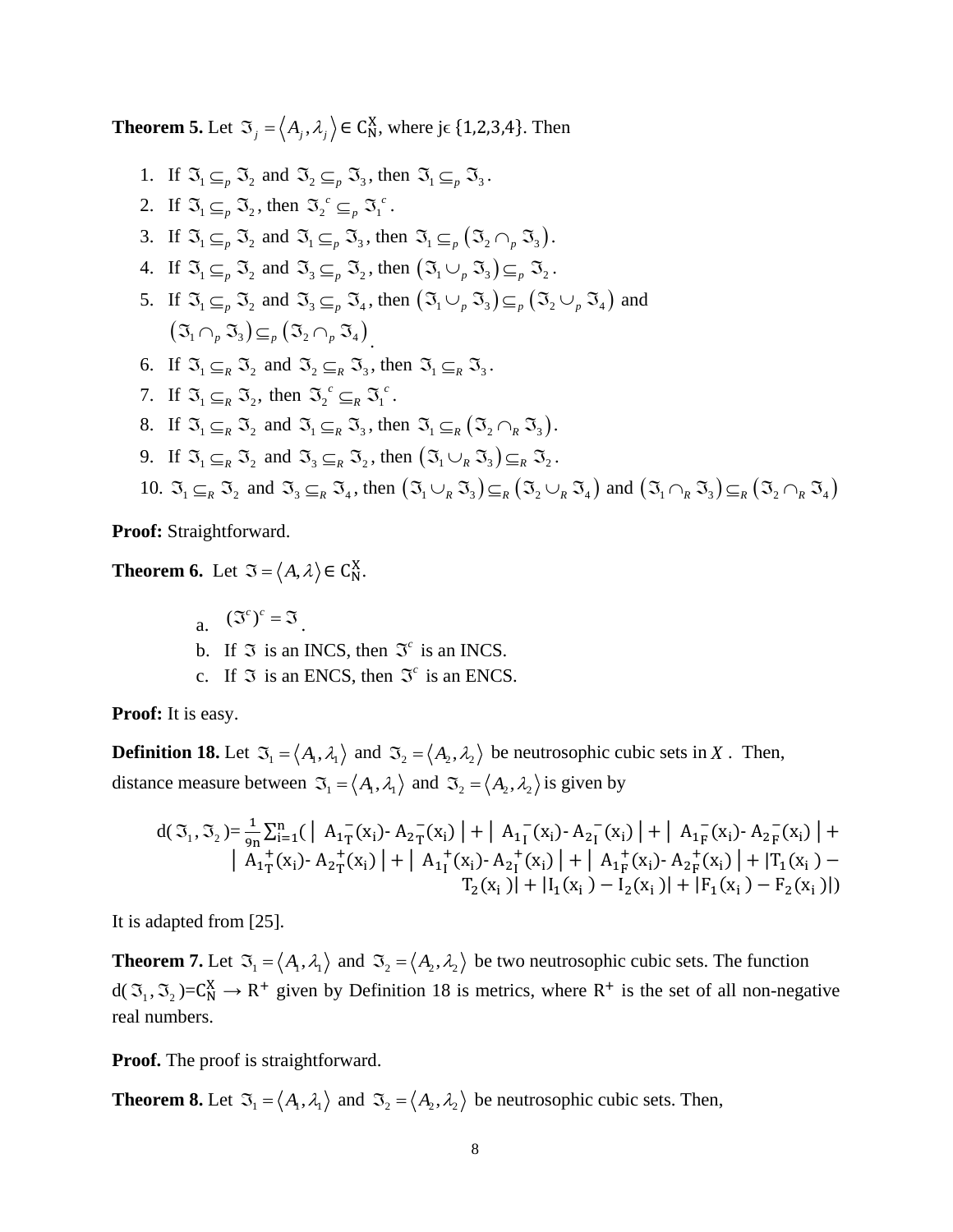i.  $d(\mathfrak{I}_1, \mathfrak{I}_2) \geq 0;$ ii.  $d(\mathfrak{I}_1, \mathfrak{I}_2) = d(\mathfrak{I}_2, \mathfrak{I}_1);$ iii.  $\mathfrak{I}_1, \mathfrak{I}_2$  = 0 iff  $\mathfrak{I}_1 = \mathfrak{I}_2$ ; iv.  $d(\mathfrak{I}_1, \mathfrak{I}_2) + d(\mathfrak{I}_2, \mathfrak{I}_3) \geq d(\mathfrak{I}_1, \mathfrak{I}_3).$ 

**Proof.** The proof is straightforward.

### **4 AN APPLICATION IN PATTERN RECOGNITION PROBLEM**

In this section we proposed an decision making method based on similarity measures of two NCS in pattern recognition problems which is adapted from [25]. In this method, we assume that if similarity between the ideal pattern and sample pattern is greater than or equal to 0.5, then the sample pattern belongs to the family of ideal pattern in consideration. The algorithm of this method is as follows:

#### **Algorithm:**

**Step 1.** Construct an ideal NCS  $\mathfrak{I} = \langle A, \lambda \rangle$  on X.

- **Step 2.** Construct NCSs  $\mathfrak{S}_j = \langle A_j, \lambda_j \rangle$ ,  $j = 1, 2, 3, ..., n$ , on X for the sample patterns which are to recognized.
- **Step 3**. Calculate the distances  $d(\mathcal{F}, \mathcal{F},)$ ,  $j = 1, 2, 3, ..., n$ .
- **Step 4**. If  $d(\mathfrak{T}, \mathfrak{T}_j) \leq 0.5$  then the pattern  $\mathfrak{T}_j$  is to be recognized to belong to the ideal Pattern  $\Im$  and if d( $\Im$ ,  $\Im$ <sub>j</sub>) > 0.5 then the pattern  $\Im$ <sub>j</sub> is to be recognized not to belong to the ideal Pattern  $\Im$ .

Now we give an example which is adapted from [25].

**Example 6.** Here a fictitious numerical example is given to illustrate the application of similarity measures between two NCSs in pattern recognition problem. In this example we take three sample patterns which are to be recognized. Let  $X = \{x_1, x_2, x_3\}$  be the universe. Also let  $\Im$  be NCS set of the ideal pattern and  $\mathfrak{S}_j = \langle A_j, \lambda_j \rangle$ , j = 1, 2, 3 be the NCSs of three sample patterns.

**Step 1**. Construct an ideal NCS  $\mathfrak{S} = \langle A, \lambda \rangle$  on X as;

Step 1. Construct an ideal NCS 
$$
\mathfrak{F} = \langle A, \lambda \rangle
$$
 on X as;  
\n
$$
\mathfrak{F} = \langle \{ \langle [0.2, 0.4], [0.3, 0.5], [0.3, 0.5] \rangle / x_1 + \langle [0.5, 0.7], [0.0, 0.5], [0.2, 0.3] \rangle / x_2 + \langle [0.6, 0.8], [0.0, 0.1], [0.3, 0.4] \rangle / x_3 \},
$$
\n
$$
\lambda = \{ \langle 0.1, 0.2, 0.4 \rangle / x_1, \langle 0.1, 0.2, 0.2 \rangle / x_2, \langle 0.3, 0.1, 0.7 \rangle / \mathfrak{z} \} \rangle
$$

**Step 2.** Construct NCSs  $\mathfrak{S}_j = \langle A_j, \lambda_j \rangle$ , j = 1, 2, 3 on X for the sample patterns as;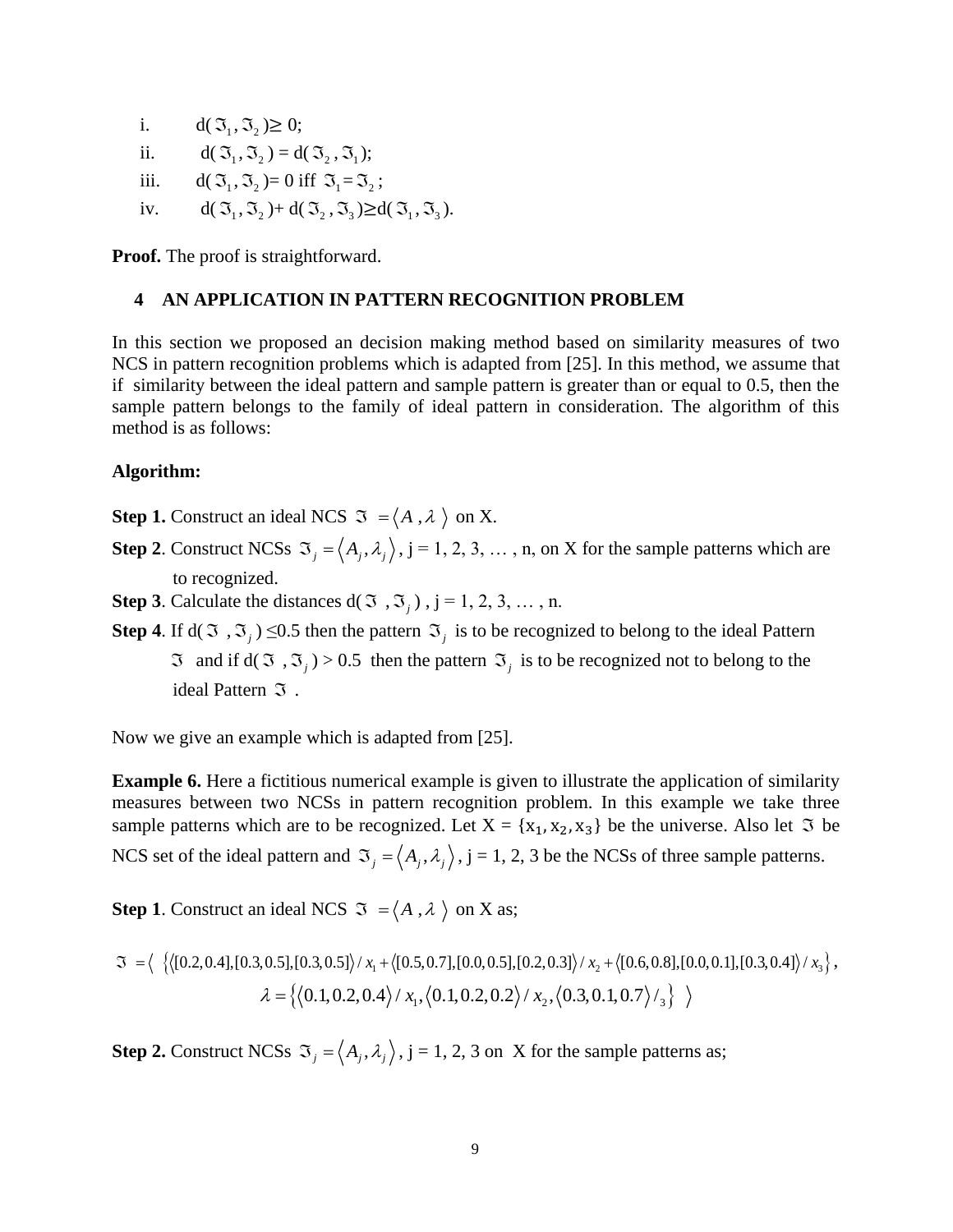0.5,0.6,0.4 / , 0.2,0.2,0.2 / , 0.3,0.1,0.7 / *x x x* 1 2 3 2 1 2 3 [0.3,0.7],[0.3,0.5],[0.3,0.9] / [0.6,0.7], *x x x* [0.1,0.8],[0.2,0.3] / [0.6,0.9],[0.9,1.0],[0.3,0.4] / ,

$$
\mathfrak{T}_2 = \langle \ \left\{ \langle [0.3, 0.7], [0.3, 0.5], [0.3, 0.9] \rangle / x_1 + \langle [0.6, 0.7], [0.1, 0.8], [0.2, 0.3] \rangle / x_2 + \langle [0.6, 0.9], [0.9, 1.0], [0.3, 0.4] \rangle / x_3 \right\},
$$
  
\n
$$
\lambda = \langle \left\{ \langle 0.2, 0.5, 0.2 \rangle / x_1, \langle 0.1, 0.5, 0.7 \rangle / x_2, \langle 0.7, 0.1, 0.7 \rangle / x_3 \right\} \ \rangle
$$
  
\n
$$
\mathfrak{T}_3 = \langle \ \left\{ \langle [0.8, 0.9], [0.1, 0.2], [0.8, 0.9] \rangle / x_1 + \langle [0.1, 0.2], [0.8, 0.9], [0.3, 0.9] \rangle / x_2 + \langle [0.5, 0.9], [0.1, 1.0], [0.4, 0.7] \rangle / x_3 \right\},
$$

$$
\mathfrak{S}_3 = \langle \ \left\{ \left( [0.8, 0.9], [0.1, 0.2], [0.8, 0.9] \right\rangle / x_1 + \left\{ [0.1, 0.2], [0.8, 0.9], [0.3, 0.9] \right\rangle / x_2 + \left\{ [0.5, 0.9], [0.1, 1.0], [0.4, 0.7] \right\rangle / x_3 \right\},
$$
  

$$
\lambda = \left\{ \left\langle 0.9, 0.8, 0.9 \right\rangle / x_1, \left\langle 0.9, 0.8, 0.9 \right\rangle / x_2, \left\langle 0.9, 0.9, 0.1 \right\rangle / x_3 \right\} \ \rangle
$$

**Step 3.** Calculate the distances  $d(\mathcal{F}, \mathcal{F},)$ ,  $j = 1, 2, 3$  as;

$$
d(\mathfrak{I}, \mathfrak{I}_j)=0.10
$$
  
 
$$
d(\mathfrak{I}, \mathfrak{I}_j)=0.19
$$
  
 
$$
d(\mathfrak{I}, \mathfrak{I}_j)=0.51
$$

3 - { ${002,0.510,0.0510,0.051/z, x$   ${007,0.710,0.051,0.1,0.31/z, x$   ${00.604,0.81,0.504,0.51/z}$ <br>
4  ${0.506,0.4/z, x$   ${0.20,0.2/z, x}$ , ${0.20,0.1,0.7/z, x}$ <br>
5  ${0.506,0.4/z, x$ , ${0.20,0.2/z, x}$ , ${0.20,0.05/z, x}$ , ${0.60,0.1,0.7/z, x}$ <br> **Step 4.** Since  $d(\Im, \Im_1) \leq 0.5$ ,  $d(\Im, \Im_2) \leq 0.5$  and  $d(\Im, \Im_3) > 0.5$ , the sample patterns whose corresponding NCS sets are represented by  $\mathfrak{I}_1$  and  $\mathfrak{I}_2$  are recognized as similar patterns of the family of ideal pattern whose NCS set is represented by  $\Im$  and the pattern whose NCS is represented by  $\mathfrak{I}_3$  does not belong to the family of ideal pattern  $\mathfrak I$ .

#### 5. **CONCLUSION**

Neutrosophic cubic set (NCS) is a combination of a neutrosophic set with interval neutrosophic set. It is basically the generalization of cubic set. In this paper, we introduced some new type of notions with their basic properties. In the future, we will apply the sets to algebraic structures such as; sub-algebras, ideals, BCK/BCI algebras, q-ideals, and so on.

#### **6. REFERENCES**

[1] M. Aslam, T. Aroob and N. Yaqoob, On cubic Γ-hyperideals in left almost Γ-semihyper groups, Annals of Fuzzy Mathematics and Informatics, 5(1) (2013) 169-182.

[2] S. Broumi, F. Smarandache, Correlation coefficient of interval neutrosophic sets, Applied Mechanics and Materials, 436 (2013) 511-517.

[3] H. D. Cheng and Y. Guo, A new neutrosophic approach to image thresholding, New Mathematics and Natural Computation, 4(3) (2008) 291–308.

[4] Y. Guo and H. D. Cheng, New Neutrosophic Approach to Image Segmentation, Pattern Recognition, 42, (2009), 587–595.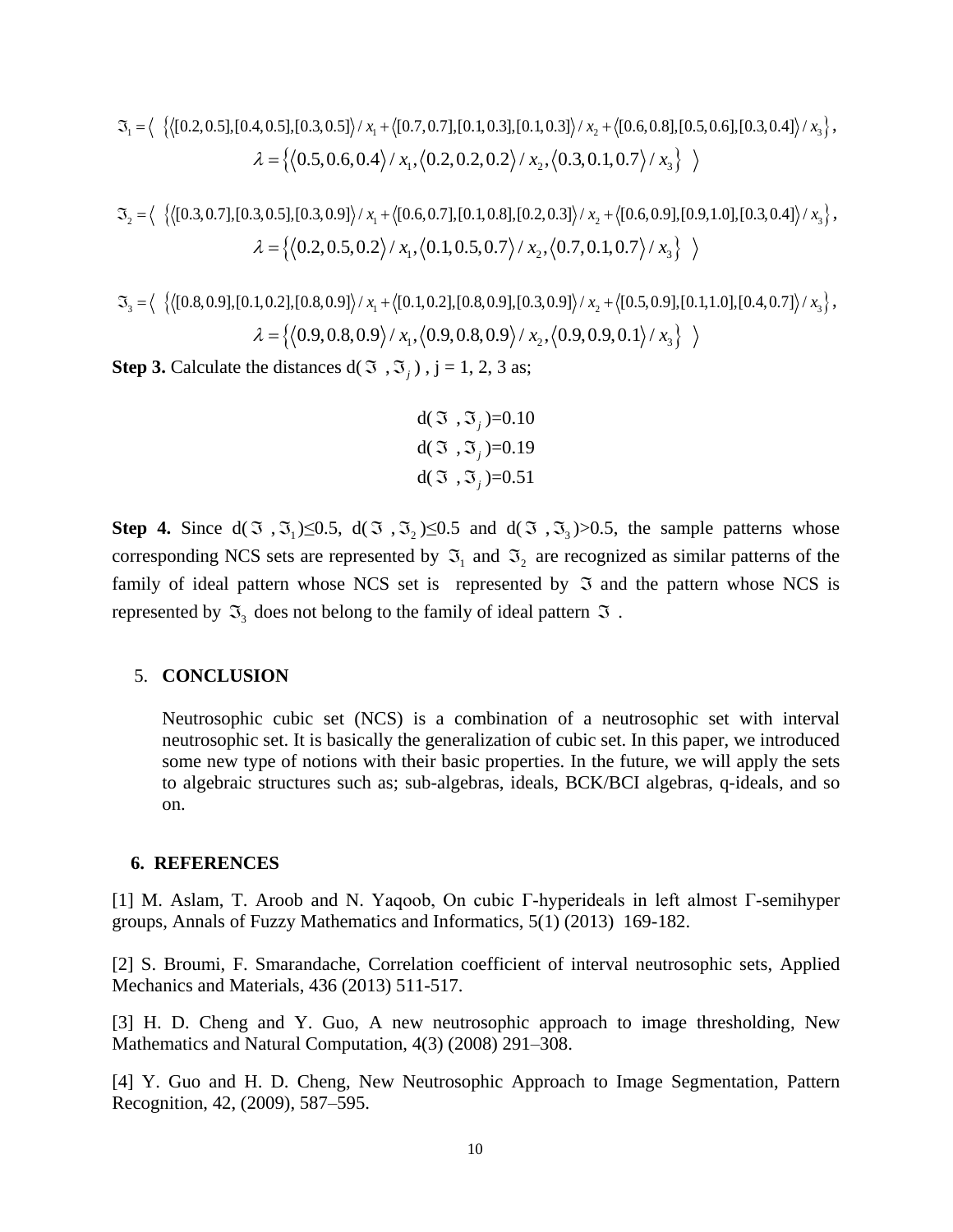[5] Y. B. Jun, C. S. Kim and M. S. Kang, Cubic subalgebras and ideals of BCK/BCI-algebras, Far. East. J. Math. Sci. (FJMS) 44 (2010) 239–250.

[6] Y. B. Jun, C. S. Kim and J. G. Kang, Cubic q-ideals of BCI-algebras, Ann. Fuzzy Math. Inf. 1/1 (2011) 25–34.

[7] Y. B. Jun, C. S. Kim and K. O. Yang, Cubic sets, Annals of Fuzzy Mathematics and Informatics, 4(3) (2012) 83- 98.

[8] A. Kharal, A neutrosophic multicriteria decision making method, New Mathematics & Natural Computation, 2013.

[9] L. J. Kohout, W. Bandler, Fuzzy interval inference utilizing the checklist paradigm and BKrelational products, in: R.B. Kearfort et al. (Eds.), Applications of Interval Computations, Kluwer, Dordrecht, (1996) 291–335.

[10] F. G. Lupiáñez , On Neutrosophic Topology, Kybernetes, 37/6 (2008) 797-800.

[11] A.Mukherjee and S. Sarkar, Several Similarity Measures of Interval Valued Neutrosophic Soft Sets and Their Application in Pattern Recognition Problems, Neutrosophic Sets and Systems, 6 ( 2014) 54-60.

[12] J. J. Peng, J. Q. Wang, X. H.. Wu, H. Y. Zhang, X. H. Chen , The Fuzzy Cross-entropy for Intuitionistic Hesitant Fuzzy Sets and its Application in Multi-criteria Decision making ,International Journal of Systems Science, 46(13) (2015) 2335–2350.

[13] J. J. Peng, J. Q. Wang, X. H. Wu, J. Wang, X. H. Chen, Multi-valued Neutrosophic Sets and Power Aggregation Operators with Their Applications in Multi-criteria Group Decision- making Problems, International Journal of Computational Intelligence Systems, 8(4) (2015) 345-363.

[14] J. J. Peng, J. Q. Wang, J. Wang, H. Y. Zhang, X. H. Chen, An outranking approach for multi-criteria decision-making problems with simplified neutrosophic sets, Applied Soft Computing, 25 (2014) 336- 346.

[15] J. J. Peng, J. Q. Wang, J. Wang, H. Y. Zhang, X. H. Chen, Simplified neutrosophic sets and their applications in multi-criteria group decision-making problems, International Journal of Systems Science, DOI:10.1080/00207721.2014.994050.

[16] R. Sambuc, Functions \_-Flous, Application `a l'aide au Diagnostic en Pathologie Thyroidienne,Th`ese de Doctorat en M´edecine, Marseille, 1975.

[17] F. Smarandache, A Unifying Field in Logics. Neutrosophy : Neutrosophic Probability, Set and Logic, Rehoboth: American Research Press,1999.